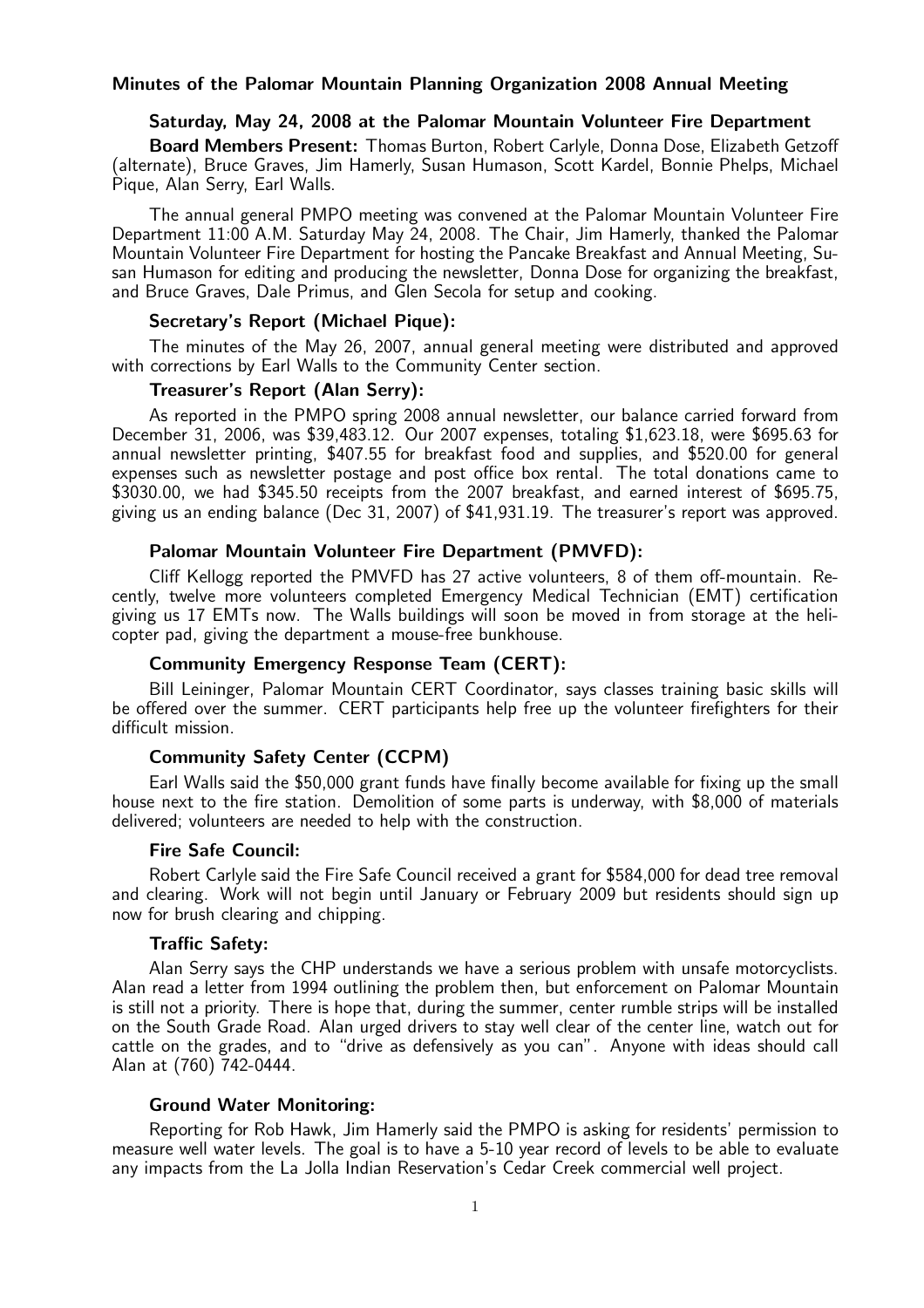#### Easement Project:

Bonnie Phelps explained the goal of having legal deeded easements back to a paved road for all mountain properties. After the 2003 Julian fire, rebuilding was hampered not only by proof of property lines and setbacks, but legal access questions. Thanks to Tom Burton and Robert O'Neill, proper legal language has been written and thanks to Cecilia Borland, work has begun on collecting deeds. The work is starting on the northeast corner of Birch Hill, and will progress south and west.

## County of San Diego Year 2020 General Plan Update:

Tom Burton asked for a show of hands - about 1/3 knew of the 2020 county general plan revision. Work on '2020' began about 1997 and has progressed only slowly. Several weeks ago, at the Lodge, Leanne Carmichael from the San Diego County Department of Planning and Land Use (DPLU) discussed how the general plan governs types of land use and housing density designations, which are then implemented by zoning laws consistent with the general plan. Tom said that, generally, the DPLU thinks development is OK in the western portion of the county but not in the eastern. Palomar Mountain is also under the control of the Forest Conservation Initiative (FCI) which overrides general plan and zoning until it expires in fall 2010.

Jim Hamerly reported results of his internet-based survey of 100 mountain residents. Questions 1 through 3 asked about respondents' residency, property location, and ownership of business-related activities on Palomar Mountain. There was no correlation between responses to those questsions and to subsequent questions.

Question 4 asked, "For commercial land use right around the Summit (Palomar Store area): a) I would like to see no change (38%); b) I would like to see a small and reasonable expansion of commercial use (48%); c) I would like to see a larger commercial area, but still reasonable (prohibiting big box retailers, drive-thru's, etc.)  $(13\%)$ ."

Question 5 asked, "For the Palomar Lodge at Crestline, The Bailey Resort, and the Museum and gift store uses at Palomar Observatory: a) I would like the restricted developmental density of the FCI (Forest Conservation Initiative) to continue even after it expires on December 31st, 2010 (27%); b) I would like to see special zoning provisions to allow the existing hospitality or quasi-commercial uses to continue (54%); c) I would like a more liberal approach to zoning whereby the land owner could do anything suitable under the General Plan on his/her property  $(20\%)$ .

Question 6 asked, "I would like the Dwelling Density: a) To have a lower density, for example, one dwelling unit per 20 acres (depending on slope, etc.) (31%); b) To be restored to the pre-FCI one dwelling unit per 8 acres (depending on slope, etc.) (45%); c) To adopt a more liberal zoning policy, allowing the land owner greater choice in developing his/her property still within the existing road widths, slope and setback rules (24%)."

Tom Burton said that the PMPO needs to get comments back to the DPLU quickly so let the board know if you have further land use questions or concerns. If you don't have internet access, survey forms are available on the bulletin board at the Palomar Mountain store.

Jerry Fisher said he lives on property on the north side of Highway 76, between the South and East Grade Roads. He wants his property, purchased in 1964, to revert to pre-FCI land use and zoning. He submitted a letter requesting this to the PMPO board last month asking the board to forward to the DPLU.

Steve Clark said the FCI stopped his family from dividing their 40-acre Pedley Valley property among his children. When he complained to the planning commission, they said "tough luck".

Terri Bailey said she'd been working on 2020 for years, but left the PMPO in October 2005 because she was busy with her business. She says the 2020 plan has 11 elements - land use, seismic situation, noise, etc. One reason FCI was proposed was to protect the natural environment on Palomar Mountain, to reduce subdivisions that could not be supported with roads and services. She wants the mountain kept separate from the cities and casinos.

Tom Burton answered a question from the floor about what could be rebuilt if, say, Mother's Kitchen and the Store burned down. He said they could have only the same footprint. Terri Bailey noted that the county gave her family "a tiny bit of leeway" after their fire, mostly to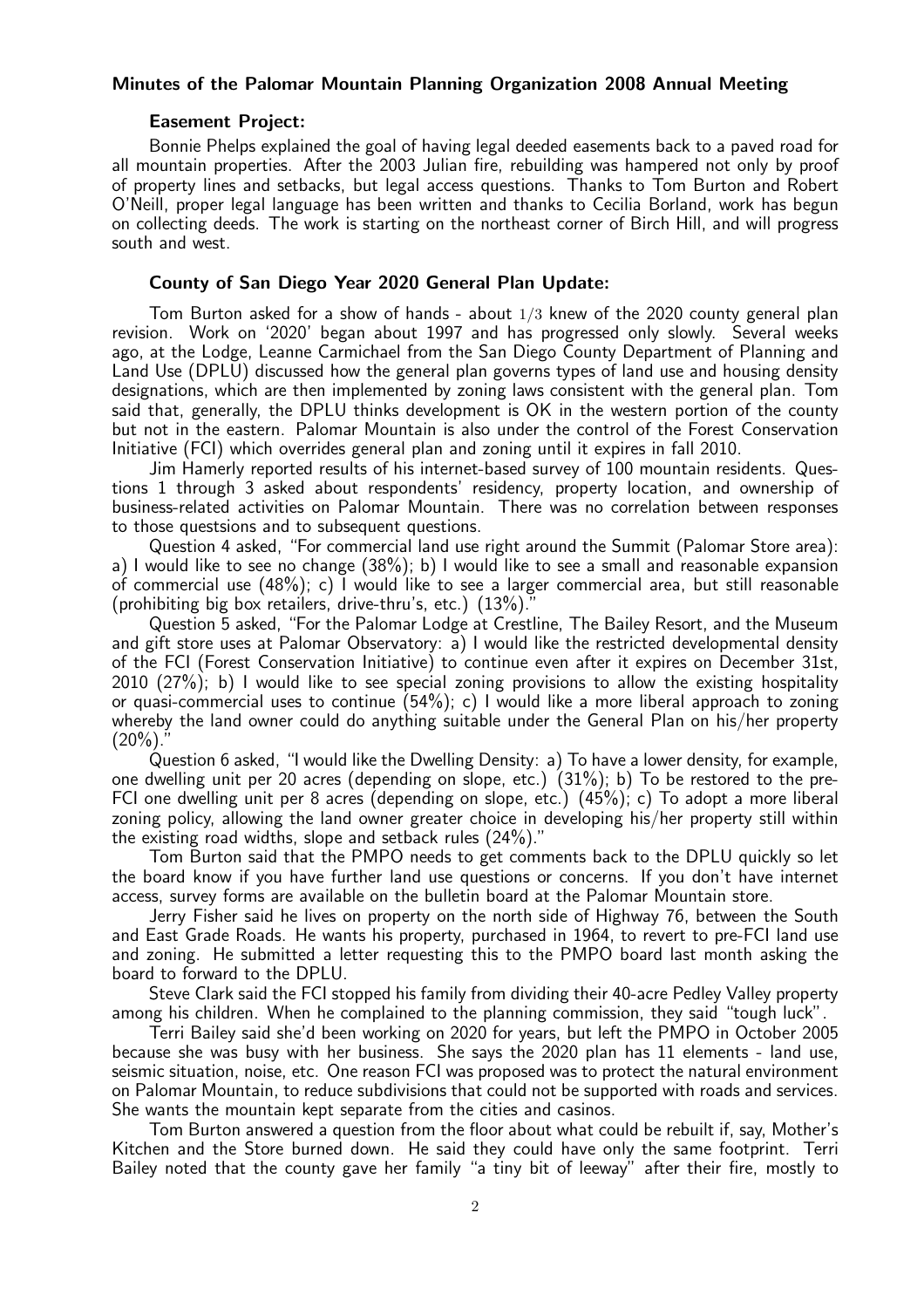accommodate code upgrades. Bonnie Phelps said the summit was downzoned for FCI and the zoning would need to be changed back before any possible rebuiling. Elizabeth Getzoff said that when FCI expires, the county supervisors will have to act before anything "goes back" and our input is important. Terri said our input is indeed crucial - we're a tiny dot in San Diego county. If something is taken away, it isn't coming back.

## Old Business - Tom Burton Status:

Chair Jim Hamerly recounted that in January 2008 Tom Burton informed the PMPO that he had pled guilty to a money-laundering felony charge and submitted his resignation letter to the PMPO. In their March 22, 2008 public meeting, the PMPO board unanimously voted to table acceptance of the resignation.

Gordon Madison said the board treated the charges lightly, that everything the board presents is now tainted, and the board is presenting a fraud on the community. He called for acceptance of Tom Burton's resignation and for Jim Hamerly's immediate resignation as PMPO chair. Brad Bailey said the situation should have been addressed in the PMPO newsletter and that the board's loss of integrity was tied to the outcome of the Jeff Valley water issue. Board members Susan Humason, Elizabeth Getzoff, and Bonnie Phelps said the board had discussed the matter, gathered more information, and decided that accepting Tom's resignation was not in the community's best interest.

Tom addressed the meeting, saying he was sorry his error in judgment was preventing the community from addressing major issues, that the recent U.S. Attorney's press release is a small part of his 35-year practice of law. Tom summarized that a five-year business, real estate, and estate planning client of his, acting as an FBI informant to lower his sentence for mail fraud, had said to Tom that some of the money he was seeking Tom's assistance in using as an investment was from the client's illegal activity. Tom said he didn't hear that, but when a transcript of this was presented, he wanted to take personal responsibility for his lack of judgment and pled guilty.

Anthony Swanson moved from the floor, seconded by Brad Bailey, that the PMPO accept Mr. Burton's resignation, but that he continue to serve as an advisor to the PMPO. The motion was passed by voice vote of the membership.

## Election of PMPO Board Members:

Chair Jim Hamerly announced he is stepping down because of community confusion and support of Mr. Madison's accusation of fraud (that is, intentional deception for personal gain). Jerry Johnson is not running for re-election. The other incumbents whose terms are expiring are Robert Carlyle, Bonnie Phelps, and John Tainer/Elizabeth Getzoff. Therefore, with Tom Burton's resignation, six seats are up for election.

Candidates Terri Bailey, Gordon Madison, Jerry Fisher, Heather Beer, Bonnie Phelps, Robert Carlyle, Elizabeth Getzoff/John Tainer, Brian Covington, and Glenn/Cecelia Borland offered brief statements of their qualifications and viewpoints. Paper ballots were distributed, collected, and counted.

Heather Beer, Robert Carlyle, Bonnie Phelps, Elizabeth Getzoff/John Tainer, and Glenn/ Cecelia Borland were elected to terms expiring in 2011, Terri Bailey to a term expiring in 2010.

The Board roster is:

(terms expiring May 2009):

Rob Hawk, Bob O'Neill, Michael Pique, Alan Serry, and Earl Walls (terms expiring May 2010):

Terri Bailey, Donna Dose, Bruce Graves, Susan Humason, and Scott Kardel. (terms expiring May 2011):

Heather Beer, Glenn/Cecelia Borland, Robert Carlyle, Bonnie Phelps, and John Tainer/Elizabeth Getzoff

The meeting was adjourned at 1:37 PM. Michael E. Pique, Secretary.